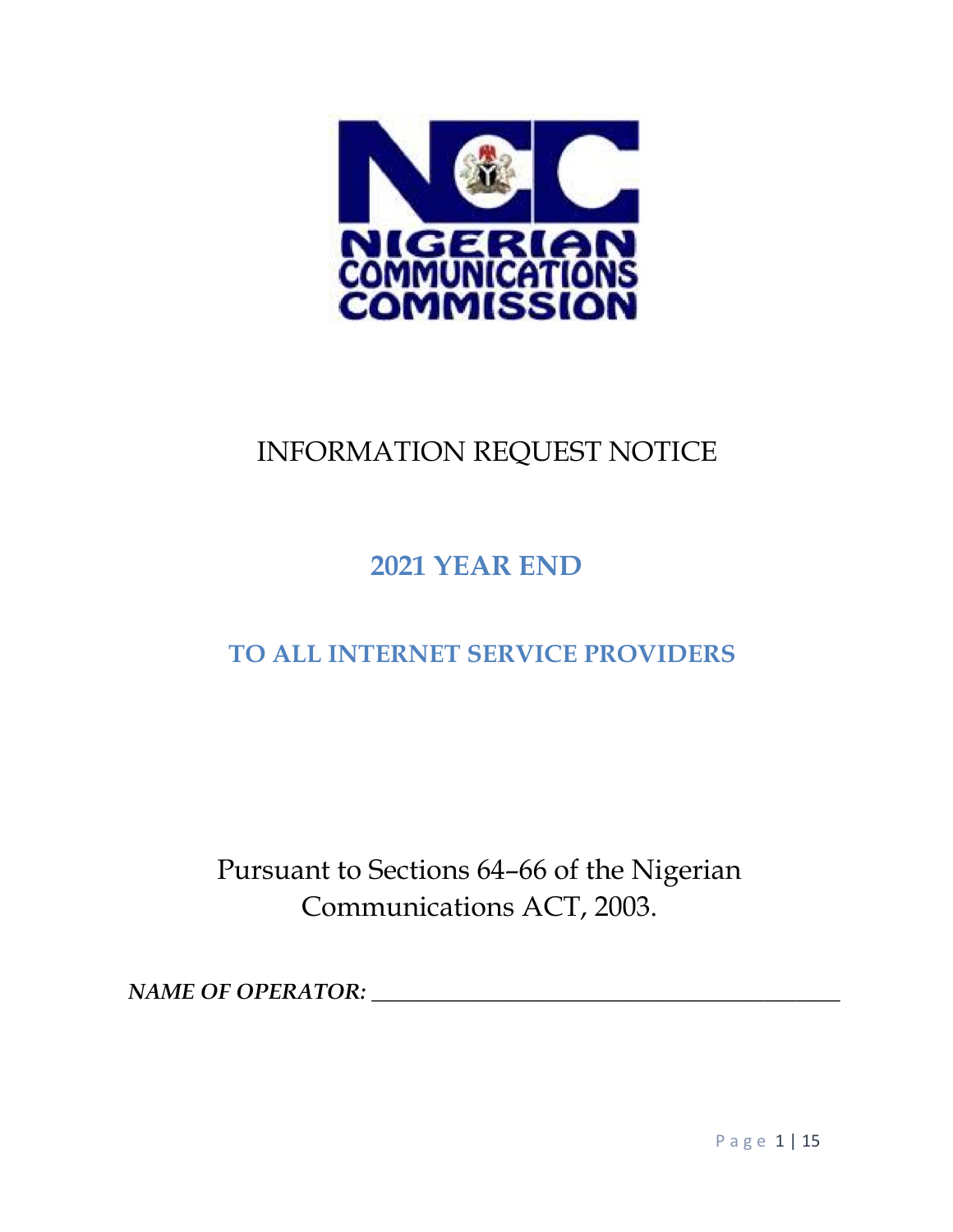## **SECTION A. CONTACT INFORMATION**

## **1. Company Details:**

| Legal Name:                                                         |                              |
|---------------------------------------------------------------------|------------------------------|
| <b>Operating Or Trade Name:</b>                                     |                              |
| Address:                                                            |                              |
| City:                                                               | State:                       |
| Telephone(s):                                                       | Fax:                         |
| Email:                                                              | Website:                     |
| List corporate branches below (if any)                              |                              |
|                                                                     |                              |
|                                                                     |                              |
|                                                                     |                              |
|                                                                     |                              |
|                                                                     |                              |
|                                                                     |                              |
|                                                                     |                              |
|                                                                     |                              |
|                                                                     |                              |
|                                                                     |                              |
|                                                                     |                              |
| <b>Contact Person/Focal Point (for operating statistics):</b><br>2. |                              |
| (a)                                                                 |                              |
| (b)<br>(c)                                                          | Telephone(s): Fixed: Mobile: |
| (d)                                                                 |                              |
| (e)                                                                 |                              |
| 3.                                                                  |                              |
| 4.                                                                  |                              |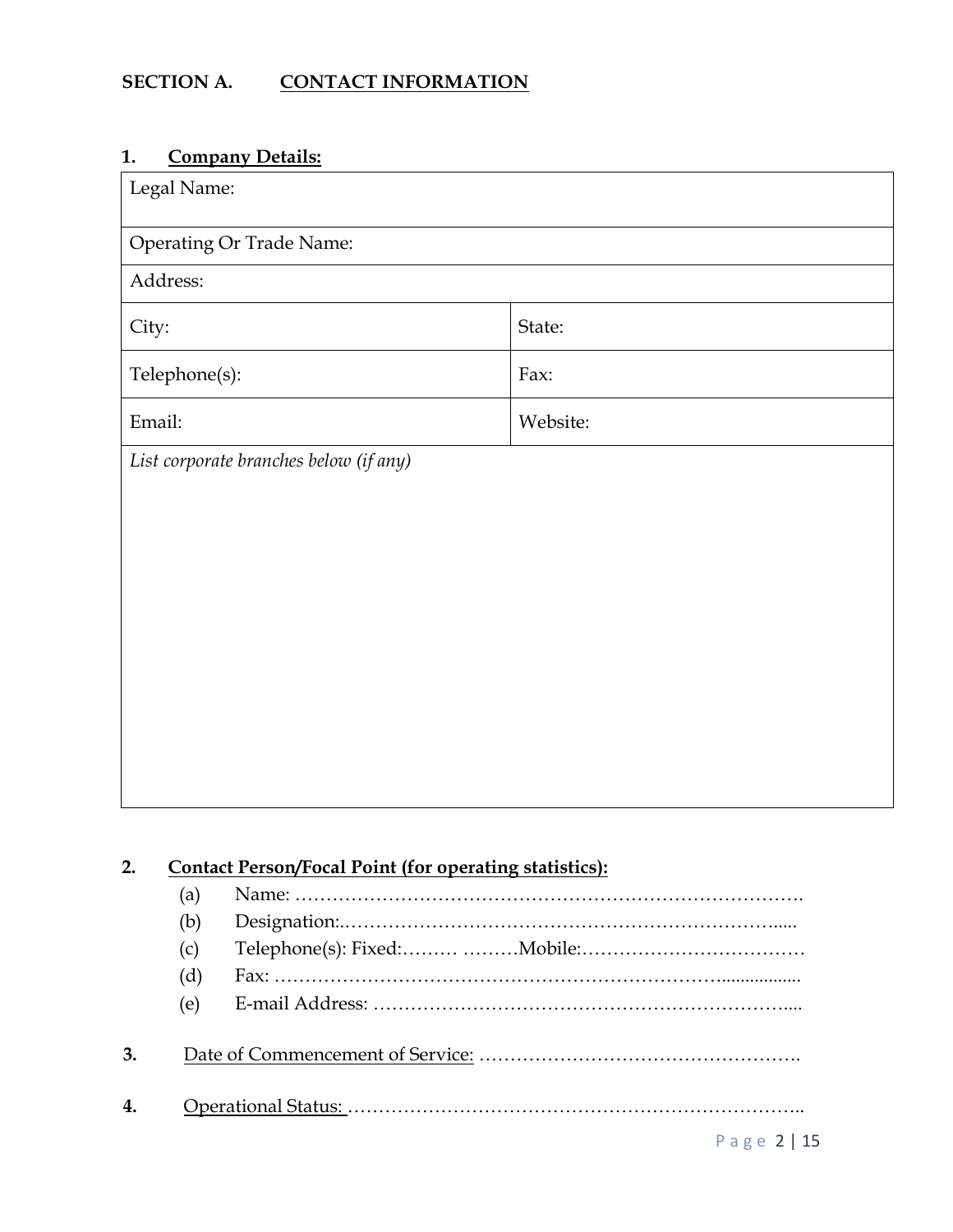## **SECTION B: NETWORK DATA**

| 5.  | Network Details                             |                                                     | As At December 2021 |                             |        |
|-----|---------------------------------------------|-----------------------------------------------------|---------------------|-----------------------------|--------|
| (a) | Name of Access Provider                     |                                                     |                     |                             |        |
| (b) | <b>Location of Access Provider</b>          |                                                     |                     |                             |        |
| (c) | <b>Installed Subscriber Capacity</b>        |                                                     |                     |                             |        |
| (d) | Operator Installed (Bandwidth) Capacity     |                                                     |                     |                             |        |
| (e) | Access Speed(s) being offered               |                                                     |                     |                             |        |
| (f) | Number of Points of Presence                |                                                     |                     |                             |        |
| (g) |                                             | Locations & Size of Points of Presence <sup>1</sup> |                     |                             |        |
|     | Location of Additional PoP                  |                                                     |                     | <b>Installed Subscriber</b> |        |
|     |                                             |                                                     |                     | Capacity                    |        |
|     | Town/City                                   | <b>State</b>                                        |                     |                             |        |
|     |                                             |                                                     |                     |                             |        |
|     |                                             |                                                     |                     |                             |        |
|     |                                             |                                                     |                     |                             |        |
|     |                                             |                                                     |                     |                             |        |
|     |                                             |                                                     |                     |                             |        |
|     |                                             |                                                     |                     |                             |        |
|     |                                             |                                                     |                     |                             |        |
|     |                                             |                                                     |                     |                             |        |
|     |                                             |                                                     |                     |                             |        |
| (h) | Number of Public Wi-Fi and Wi-Max Access    |                                                     |                     |                             |        |
|     | Points <sup>2</sup> /Other wireless schemes |                                                     |                     |                             |        |
|     | State                                       |                                                     |                     | Number                      |        |
|     |                                             | Wi-Fi                                               |                     | Wi-Max                      | Others |
|     |                                             |                                                     |                     |                             |        |
|     |                                             |                                                     |                     |                             |        |
|     |                                             |                                                     |                     |                             |        |
|     |                                             |                                                     |                     |                             |        |

<sup>1</sup> *please use additional paper if required* 

<sup>2</sup> *Please use additional paper if required*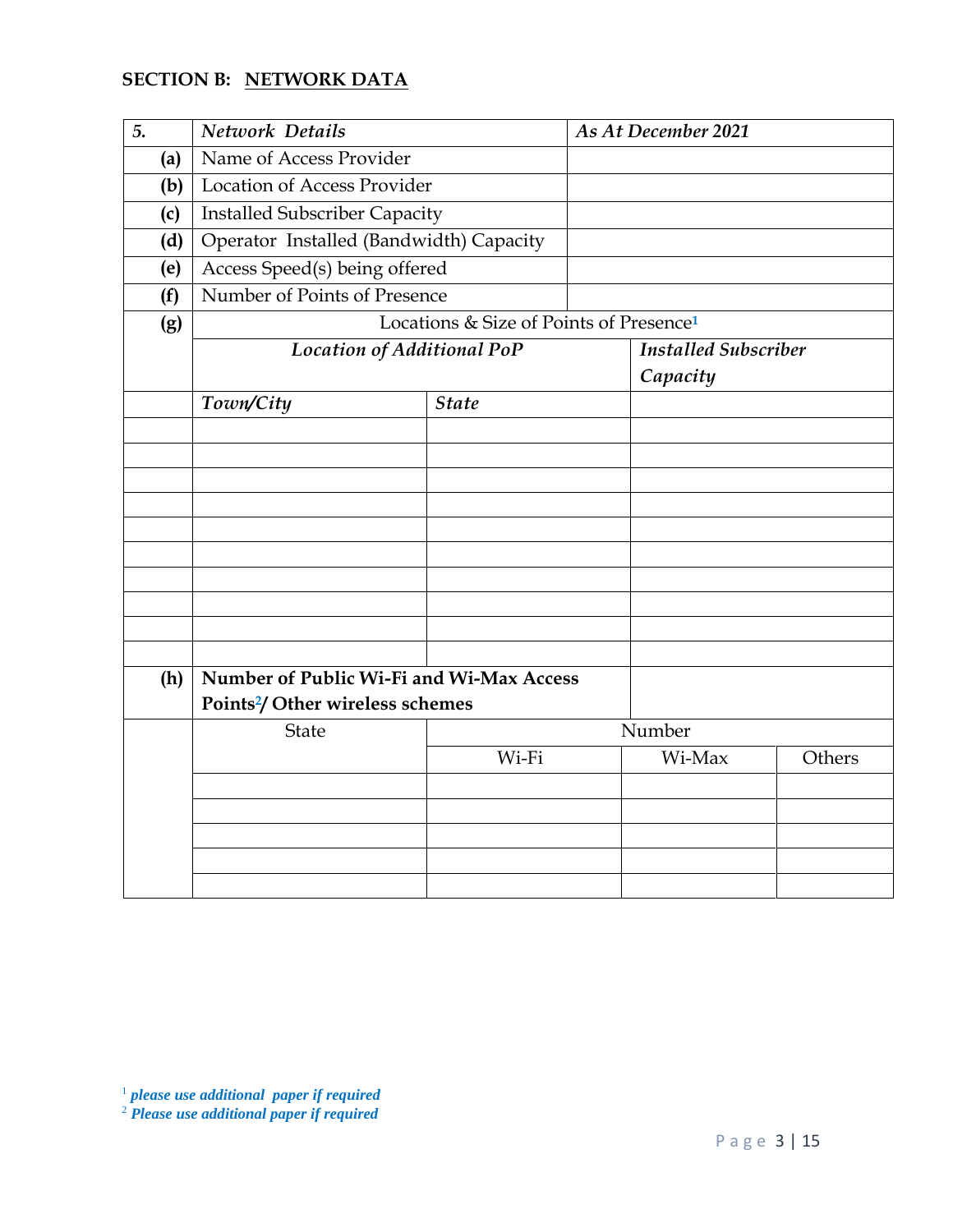## **COVERAGE DATA** *List locations of service coverage (Geographic Information):*

| Coverage area (please specify all the states where company has network operations and facilities): |          |              |          |              |          |                 |          |
|----------------------------------------------------------------------------------------------------|----------|--------------|----------|--------------|----------|-----------------|----------|
| <b>State</b>                                                                                       | Presence | <b>State</b> | Presence | <b>State</b> | Presence | <b>State</b>    | Presence |
| Abia                                                                                               |          | Delta        |          | Kaduna       |          | Ogun            |          |
| Adamawa                                                                                            |          | Ebonyi       |          | Kano         |          | Ondo            |          |
| Akwa Ibom                                                                                          |          | Edo          |          | Katsina      |          | Osun            |          |
| Anambra                                                                                            |          | Ekiti        |          | Kebbi        |          | Oy <sub>0</sub> |          |
| Bauchi                                                                                             |          | Enugu        |          | Kogi         |          | Plateau         |          |
| Bayelsa                                                                                            |          | FCT          |          | Kwara        |          | <b>Rivers</b>   |          |
| <b>Benue</b>                                                                                       |          | Gombe        |          | Lagos        |          | Sokoto          |          |
| Borno                                                                                              |          | Imo          |          | Nassarawa    |          | Taraba          |          |
| <b>Cross River</b>                                                                                 |          | Jigawa       |          | Niger        |          | Yobe            |          |
| Zamfara                                                                                            |          |              |          |              |          |                 |          |
| <b>Total</b>                                                                                       |          |              |          |              |          |                 |          |

## **SECTION C: SUBSCRIBER & SERVICES DATA**

## **6. Type and Number of Subscribers:**

| S/N | <b>Subscriber Category</b>                                                        | <b>Number of Subscribers</b> (as at 31 <sup>st</sup> December) |      |  |
|-----|-----------------------------------------------------------------------------------|----------------------------------------------------------------|------|--|
|     |                                                                                   | 2020                                                           | 2021 |  |
|     | 1. Total Fixed [Wired] Internet Subscriptions <sup>3</sup>                        |                                                                |      |  |
| (a) | Number of Users Per Fixed<br>[Wired] Internet Subscriptions                       |                                                                |      |  |
| (b) | Average Number of Users Per<br><b>Fixed Internet Subscriptions</b><br>[Broadband] |                                                                |      |  |
|     | 2. Cable Modem Internet Subscriptions                                             |                                                                |      |  |
| (a) | Average Number of Users Per<br>Cable Modem Internet<br>Subscriptions              |                                                                |      |  |
| 3.  | <b>DSL Internet Subscriptions</b>                                                 |                                                                |      |  |
| 4.  | Number of Fibre-To-The-<br>Home/Building <sup>4</sup>                             |                                                                |      |  |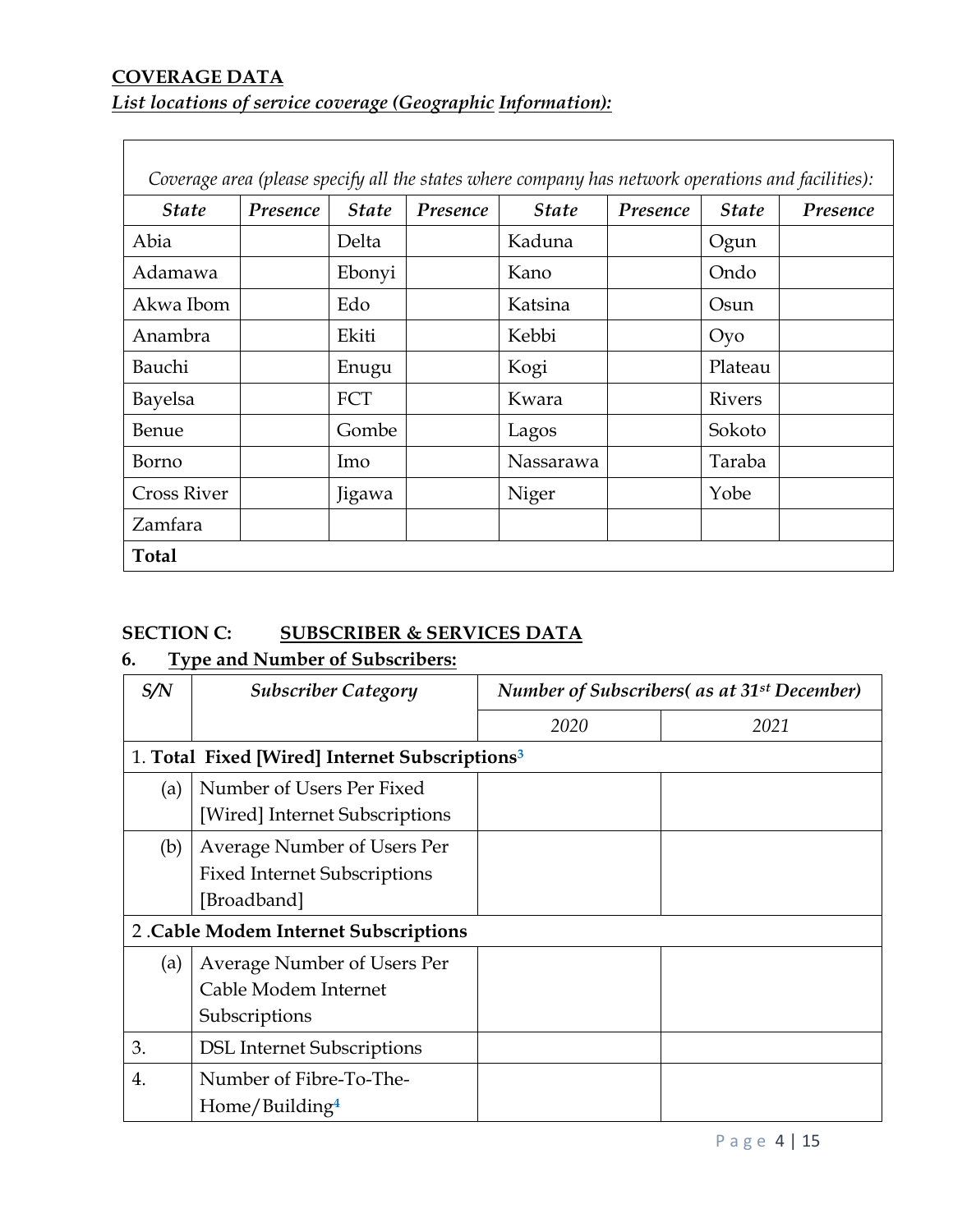| 5.  | Other Fixed [Wired] Broadband<br>Internet Subscriptions <sup>5</sup>                            |  |
|-----|-------------------------------------------------------------------------------------------------|--|
|     | 6. Total Wireless Broadband Subscriptions                                                       |  |
| (a) | Average Number of Users Per<br><b>Fixed Wireless Broadband</b><br><b>Internet Subscriptions</b> |  |
| 7.  | <b>Total number of Terrestrial</b><br>Subscriptions[Fixed& Fixed<br><b>Wireless</b>             |  |
| 8.  | Total number of satellite<br>internet subscribers                                               |  |
|     | 9. Dedicated Mobile Subscriptions <sup>6</sup>                                                  |  |
| (a) | Average Number of dedicated<br><b>Users Per Dedicated Mobile</b><br>Subscriptions               |  |

<sup>3</sup> The number of total Internet subscriptions with fixed [wired] Internet access, which includes dial-up and total fixed [wired] *broadband subscriptions, only active subscriptions that have used the system within the past 3 months should be included . <sup>4</sup> The number of Internet Subscriptions using fibre to the home or fibre to the building with downstream speeds equal to or greater than 256kbits/s. This should include subscriptions where fibre goes directly to the subscribers' premises or fibre to the building subscriptions which terminate no more than 2 meters from an external wall of the building. Fibre to the cabinet and fibre to the node are excluded.* 

*5 Internet Subscriptions using other fixed [wired] broadband technologies to access the Internet [other than DSL, Cable modem and Fibre] with downstream speeds equal to, greater than 256kbit/s. This does not include Hotspots subscribers. <sup>6</sup> Subscriptions to dedicated data services over a mobile network which are purchased separately from voice services either as standalone services [e.g. a modem/usb/dongle] or as an add-on data package to voice service which requires additional subscription.*

| 10. | <b>Total Connected Mobile Internet</b>        |  |
|-----|-----------------------------------------------|--|
|     | Subscriptions                                 |  |
| (a) | <b>Total Active Mobile Internet</b>           |  |
|     | Subscriptions (i.e. within 90 days<br>window) |  |
| (b) | No. of Active Mobile Internet                 |  |
|     | Service Provisions-Corporate                  |  |
| (c) | No. of Active Mobile Internet                 |  |
|     | Service Provisions-Retail                     |  |
| (d) | No. of Prepaid subscribers                    |  |
| (e) | No. Postpaid subscribers                      |  |
| (f) | Data Usage in Terabyte (TB)                   |  |
| (g) | Number of Mobile Internet Users               |  |
|     | Per State                                     |  |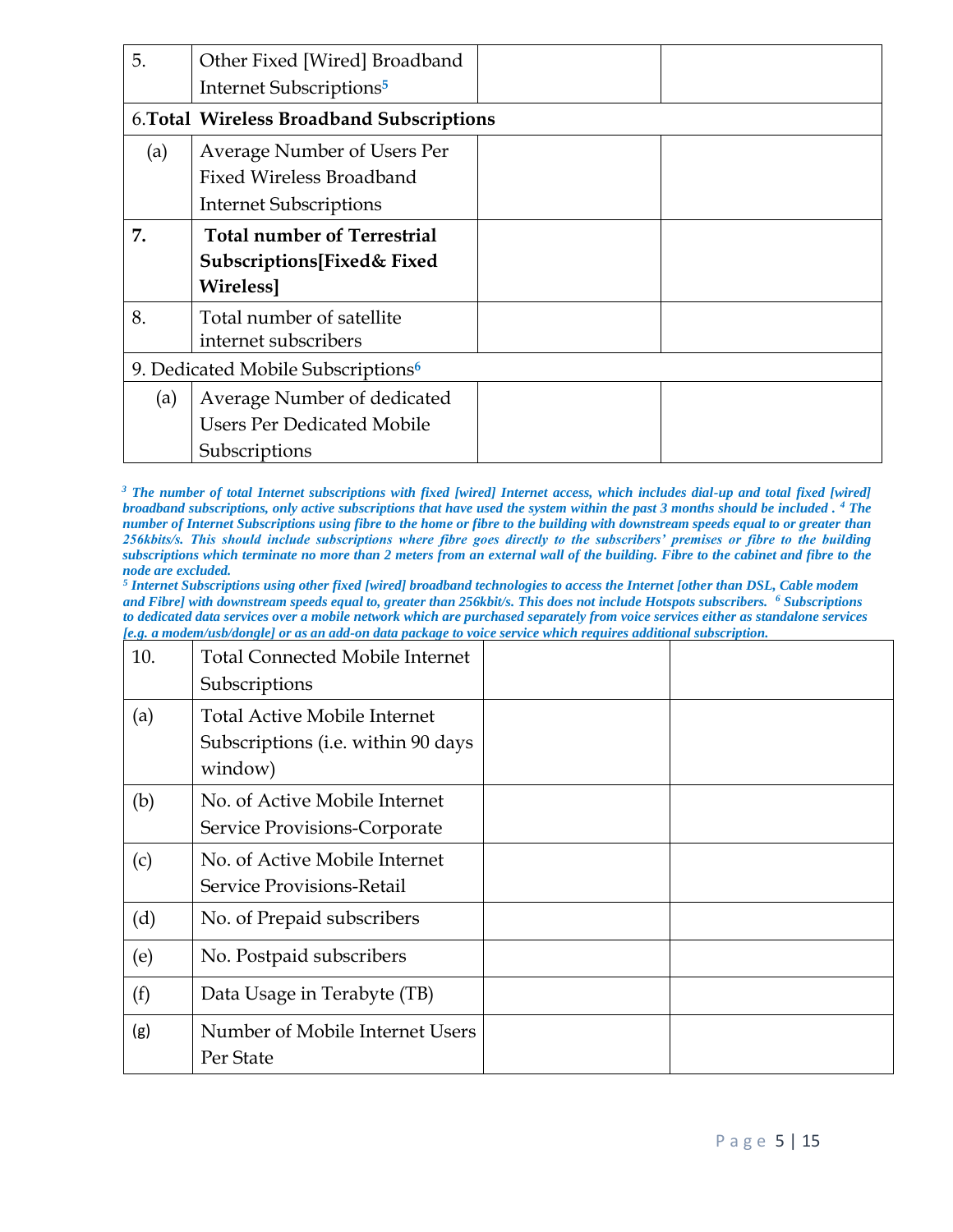| (h) | Number of Mobile Internet                          |  |
|-----|----------------------------------------------------|--|
|     | <b>Users Per Region:</b>                           |  |
|     | South South<br>$\bullet$                           |  |
|     | South West<br>$\bullet$                            |  |
|     | South East                                         |  |
|     | North West                                         |  |
|     | North East                                         |  |
|     | North Central                                      |  |
| 11. | Number Of Subscribers By Internet Speed            |  |
|     | Average Internet Speed delivered<br>to subscribers |  |
| (a) | 256kbps < 2mbps                                    |  |
| (b) | 2mbps-10mbps                                       |  |
| (c) | 10mbps & above                                     |  |
| 12. | Subscriber Matrix                                  |  |
|     | $\checkmark$ Government                            |  |
|     | $\checkmark$ NGOs                                  |  |
|     | Multinationals                                     |  |
|     | Schools & Research<br>$\checkmark$                 |  |
|     | Institutions                                       |  |
|     | $\checkmark$ Residential/Individual                |  |
|     | <b>Private Businesses</b><br>$\checkmark$          |  |
|     | Cybercafés<br>✓                                    |  |
|     | $\checkmark$ Hospitals & Medical                   |  |
|     | Research                                           |  |
|     | <b>Public Libraries</b>                            |  |
|     | Military<br>v.                                     |  |
|     | <b>Public Security Services</b><br>✓               |  |
|     | <b>Others</b> [Please Specify]<br>$\checkmark$     |  |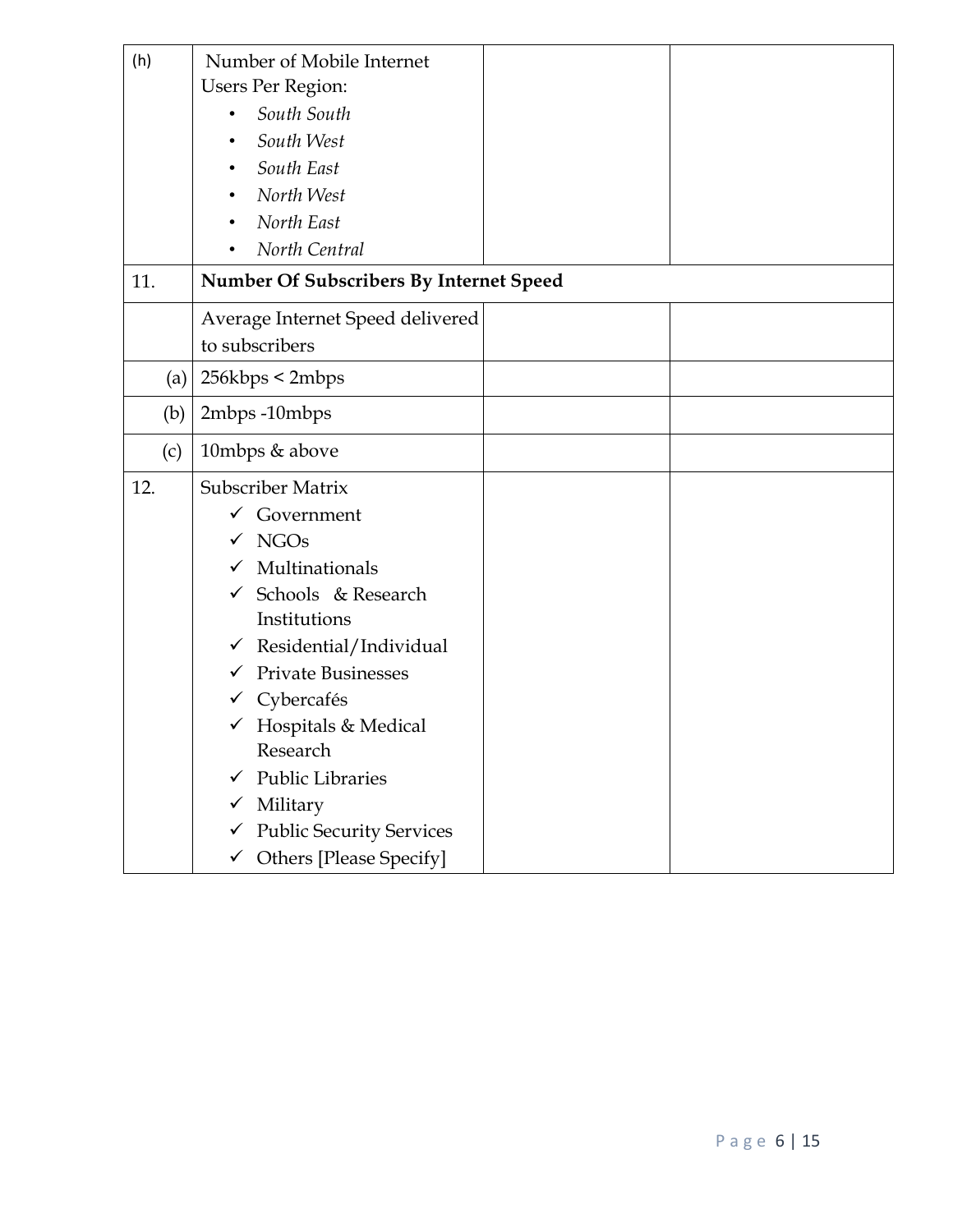#### **7. Retail Tariffs: Please, attach your detail tariffs for different packages** *<sup>7</sup>*

| <b>Class of Tariff</b>                           | Rates (as at Dec 31, 2021) (=N=) |       |
|--------------------------------------------------|----------------------------------|-------|
| <b>Fixed [Wired]Broadband Internet</b>           |                                  |       |
| <b>Connection Charge<sup>8</sup></b>             |                                  |       |
| <b>Fixed [Wired] Broadband Internet</b>          |                                  |       |
| Monthly subscription <sup>9</sup>                |                                  |       |
| <b>Fixed [Wired] Broadband speed</b>             |                                  |       |
| [Mbits] $10$                                     |                                  |       |
| Fixed [Wired] Broadband _Price Cap <sup>11</sup> |                                  |       |
| Name & Price of Data Plan                        | Name of Plan                     | Price |
| (please specify for each category of data        |                                  |       |
| plan)                                            |                                  |       |
| Price per additional megabyte (MB) of            |                                  |       |
| Internet Data downloaded once allotted           |                                  |       |
| limit is used up                                 |                                  |       |
| <b>Maximum Amount of Internet Data in</b>        |                                  |       |
| Megabyte (MB) that can be transferred            |                                  |       |
| within 30 days included in the data plan         |                                  |       |
| (please specify for each category of data        |                                  |       |
| plan)                                            |                                  |       |
| Advertised maximum download speed                |                                  |       |
| associated with the different data plans         |                                  |       |

*<sup>7</sup> (Prepaid, post-paid, indicating types of technology used to deploy services e.g. Dial-up, fixed, cable, etc.) <sup>8</sup> The initial one-time charge for a new fixed [wired] broadband Internet connection. The tariffs should represent the cheapest fixed [wired] broadband entry plan [Tax inclusive]*

*<sup>9</sup> The monthly subscription charge for fixed [wired] broadband Internet service. Fixed [wired] broadband is considered any dedicated connection to the Internet at downstream speeds equal to or greater than 256bits/s using DSL [Tax inclusive and this is only applicable to 256kbit/s speed]* 

*<sup>10</sup> Fixed [wired] broadband speed [Mbits] represents the advertised maximum theoretical download speed and not speeds guaranteed to users.* 

*<sup>11</sup> Maximum amount of data [Gigabytes] that can be transferred within a month that is included in the fixed [wired] broadband subscription.* 

*<sup>12</sup> Price per additional data download [Gigabytes] once the monthly allotted limit of the fixed [wired] broadband subscription is used.*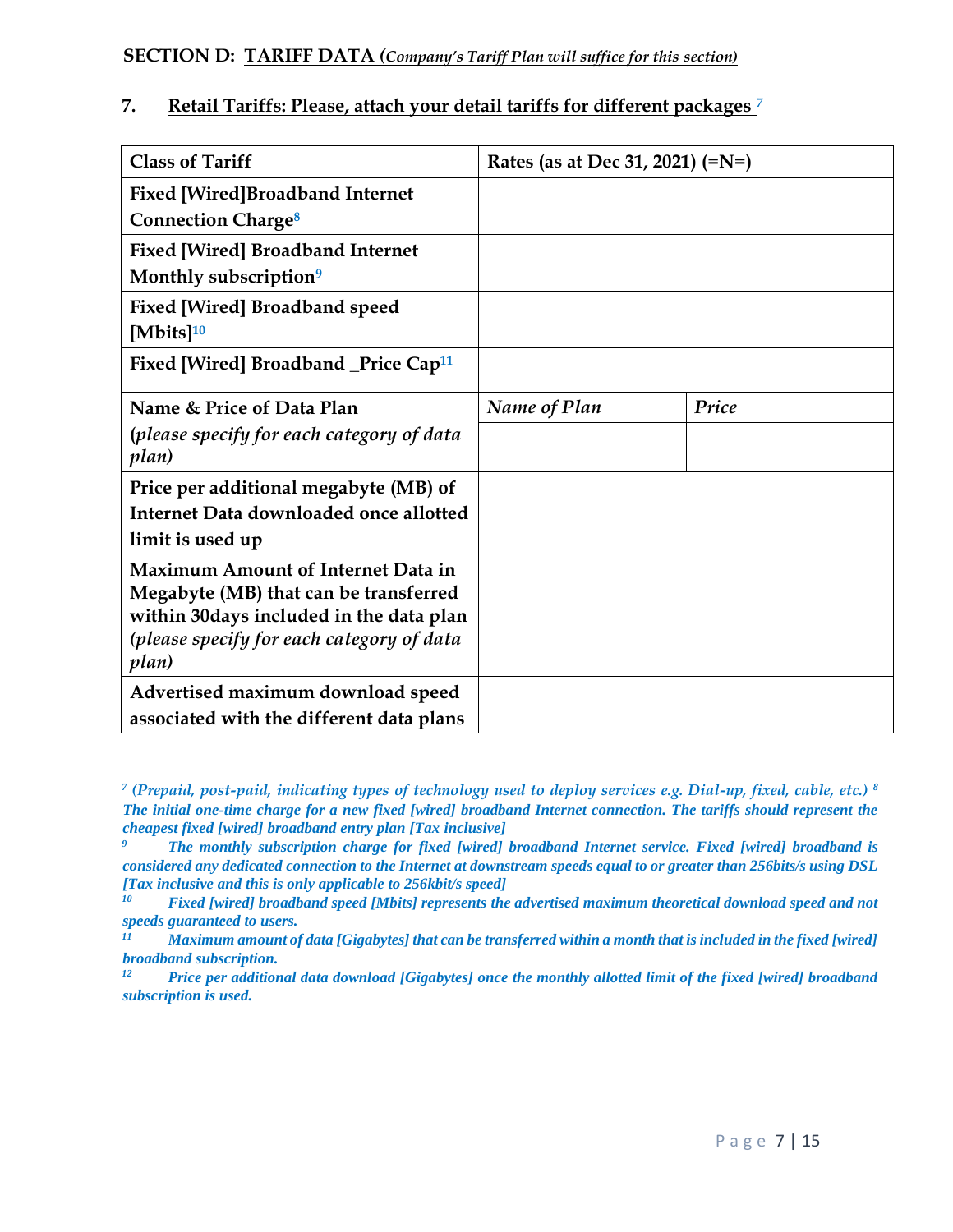## 8. SECTION E: **CONSUMER PRACTICE REGULATIONS**

| <b>Consumer Issues</b>                                                                                                                                       | Yes | No |
|--------------------------------------------------------------------------------------------------------------------------------------------------------------|-----|----|
| Is your Company aware of the Consumer Code<br>of Practice Regulations, 2007 (General Code)?                                                                  |     |    |
| Does your Company have channels through<br>which consumers can lodge complaints and seek<br>redress (customer care help-lines and customer<br>care Centre's) |     |    |

*Please use additional paper if required*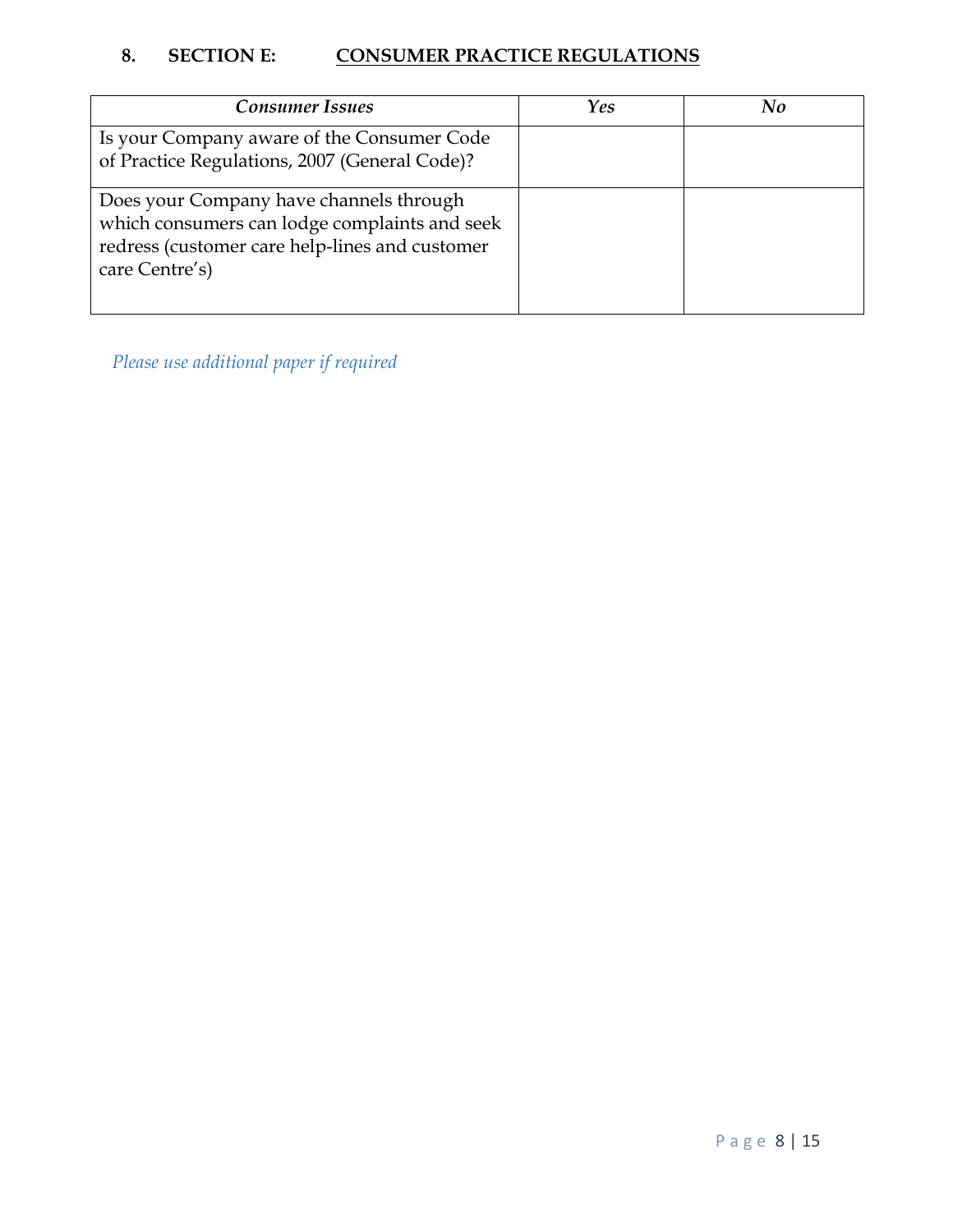#### **SECTION F: FINANCIAL DATA**

#### **Please ensure all sections are duly completed. Where exact figures are not available, please provide estimates rather than leave blank.**

#### **9. Revenue: (=N= million)**

| S/N | Revenue Source                     | Amount (N million as at 31 <sup>st</sup> December) |      |  |
|-----|------------------------------------|----------------------------------------------------|------|--|
|     |                                    | 2020                                               | 2021 |  |
| (a) | <b>Initial Connection Charges</b>  |                                                    |      |  |
| (b) | Monthly Subscription               |                                                    |      |  |
| (c) | Data Services                      |                                                    |      |  |
| (d) | <b>Wireless Broadband Services</b> |                                                    |      |  |
| (e) | <b>Fixed Broadband Services</b>    |                                                    |      |  |
| (f) | Other Services                     |                                                    |      |  |
|     | Total                              |                                                    |      |  |

*<sup>13</sup> Revenues from all data services such as data communications[e.g. packet switching, Internet access, mobile Broadband]* 

*<sup>14</sup> Revenues from the provision of High-speed [at least 256kbps] data connectivity and related services over wireless infrastructure.* 

*<sup>15</sup> Revenues from the provision of High-speed [at least 256kbps] data connectivity and related services over wireless infrastructure*.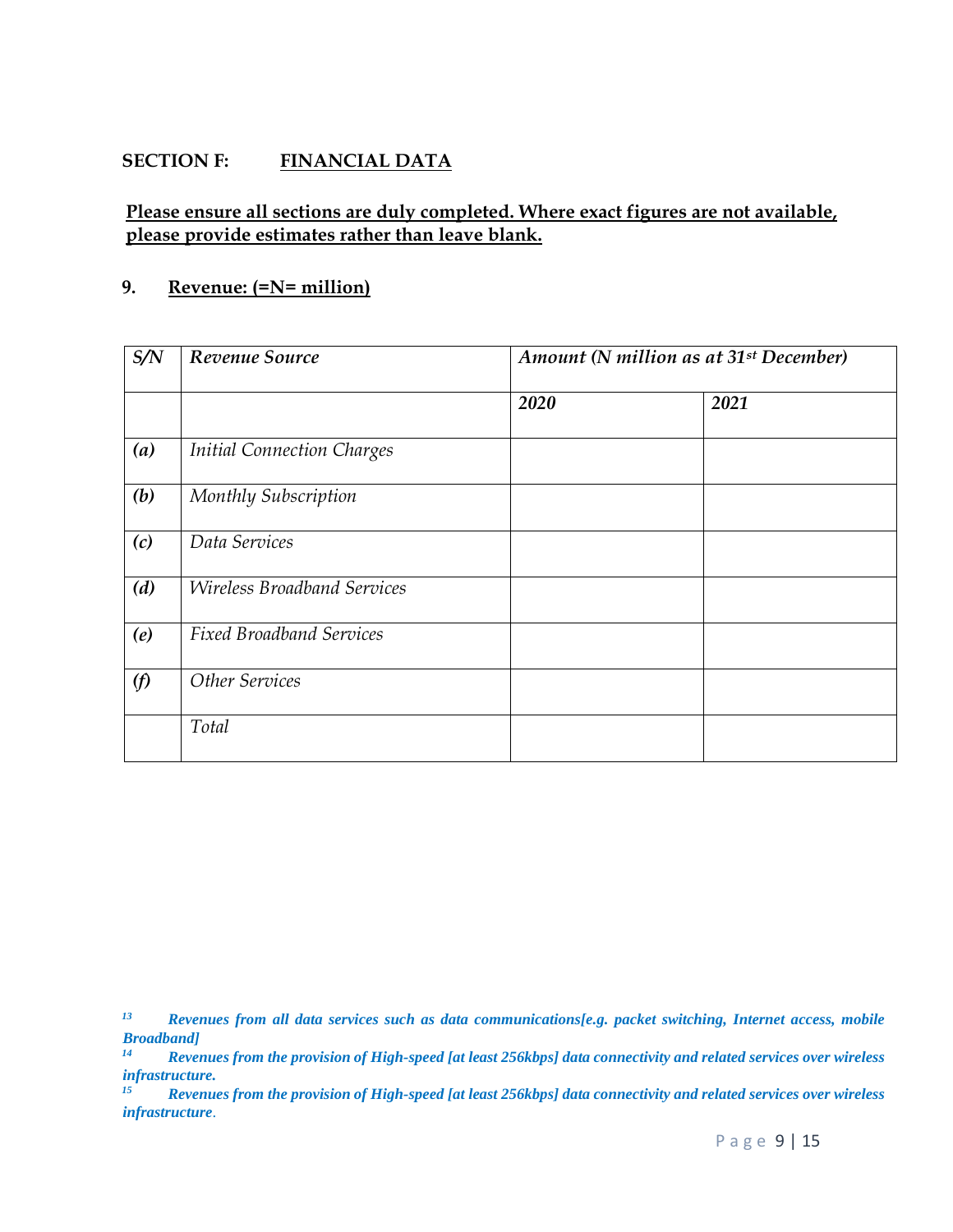## **10. Operating Costs: (=N= Million)**

| S/N | Cost Centre                                                                    |      | Amount (N million as at 31 <sup>st</sup> December) |  |  |
|-----|--------------------------------------------------------------------------------|------|----------------------------------------------------|--|--|
|     |                                                                                | 2020 | 2021                                               |  |  |
| 1.  | Personnel                                                                      |      |                                                    |  |  |
| 2.  | Interconnection                                                                |      |                                                    |  |  |
|     | a) Local                                                                       |      |                                                    |  |  |
|     | b) International                                                               |      |                                                    |  |  |
| 3.  | Energy (electricity, etc)                                                      |      |                                                    |  |  |
| 4.  | Recharge cards cost                                                            |      |                                                    |  |  |
| 5.  | International Bandwidth cost<br>a) Satellite<br>b) Undersea Cable<br>c) Others |      |                                                    |  |  |
| 6.  | <b>Spares</b>                                                                  |      |                                                    |  |  |
| 7.  | Others                                                                         |      |                                                    |  |  |
|     | Total                                                                          |      |                                                    |  |  |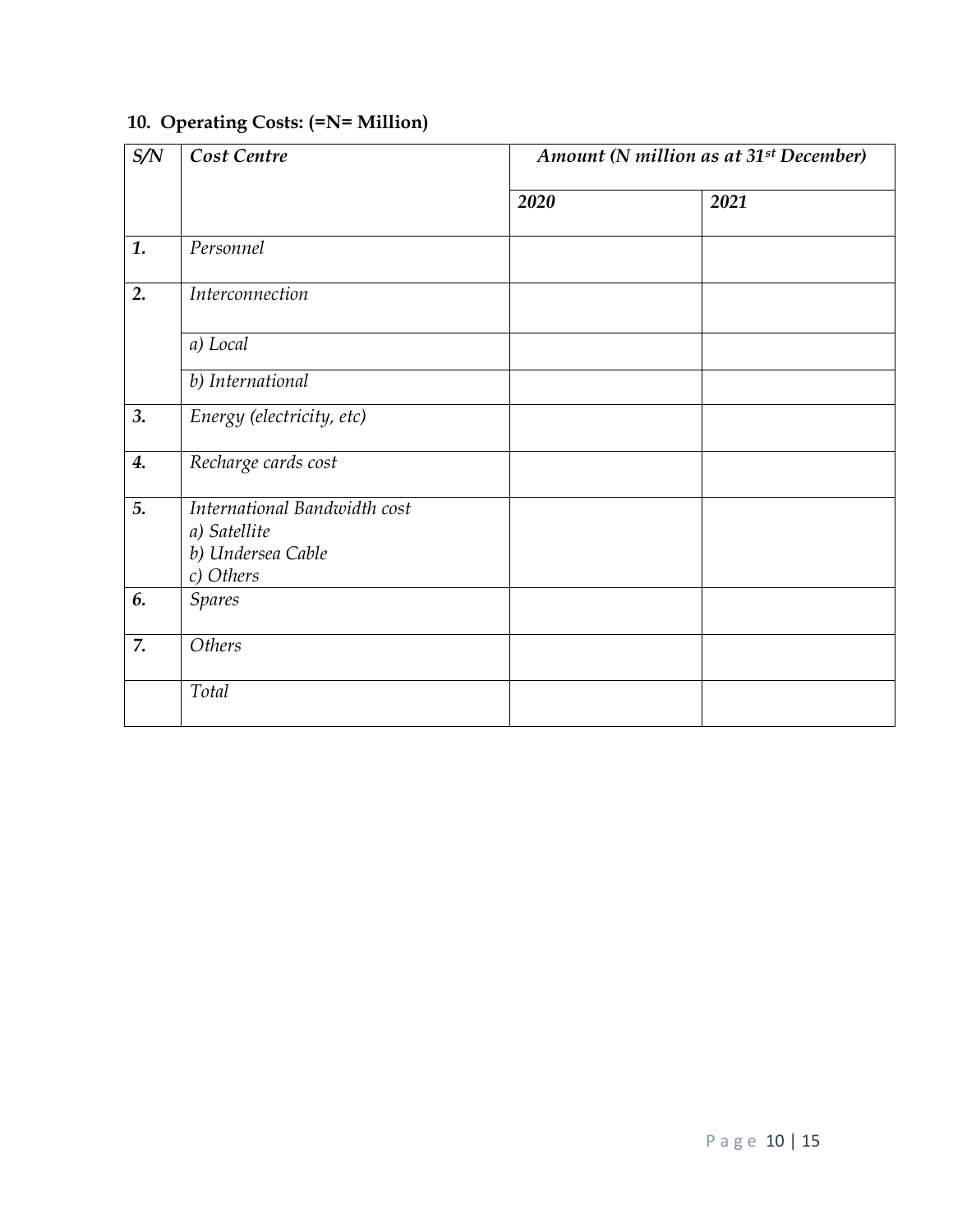## **11. Assets: (=N= million)**

| <b>Item</b>                        | 2020 | 2021 |  |  |  |  |
|------------------------------------|------|------|--|--|--|--|
| a. Fixed Assets(less depreciation) |      |      |  |  |  |  |
| Network Equipment                  |      |      |  |  |  |  |
| Transmission Equipment/Facilities  |      |      |  |  |  |  |
| <b>Motor Vehicles</b>              |      |      |  |  |  |  |
| Land & Building                    |      |      |  |  |  |  |
| IT Equipment                       |      |      |  |  |  |  |
| <b>Electricity Generators</b>      |      |      |  |  |  |  |
| <b>Other Fixed Assets</b>          |      |      |  |  |  |  |
| Net Fixed Assets                   |      |      |  |  |  |  |
| <b>b. Current Assets</b>           |      |      |  |  |  |  |
| a. Value of Stock                  |      |      |  |  |  |  |
| b. Account Receivable from:        |      |      |  |  |  |  |
| i. Local Sources                   |      |      |  |  |  |  |
| ii. Abroad                         |      |      |  |  |  |  |
| c. Bank and Cash Balances          |      |      |  |  |  |  |
| d. Prepaid Expenses                |      |      |  |  |  |  |
| e. Other Current Assets            |      |      |  |  |  |  |
| c. Other Assets                    |      |      |  |  |  |  |
| Consultancy, Insurance and Pension |      |      |  |  |  |  |
| Funds                              |      |      |  |  |  |  |
| Miscellaneous                      |      |      |  |  |  |  |
| <b>TOTAL</b>                       |      |      |  |  |  |  |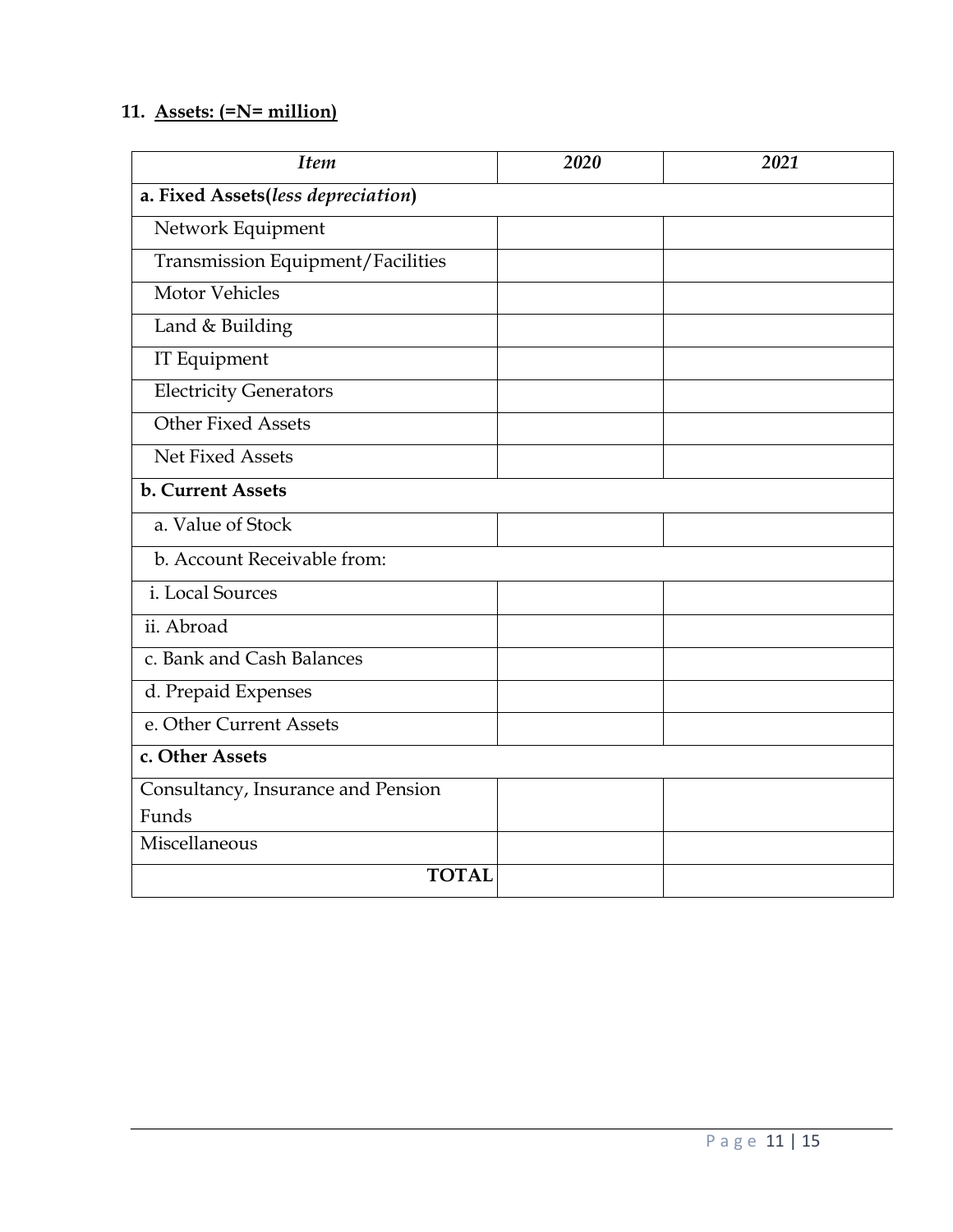| <b>Item</b>                               | 2020 | 2021 |
|-------------------------------------------|------|------|
| Account repayable to:                     |      |      |
| a. Nigerian Creditors                     |      |      |
| -short-term within one year               |      |      |
| -medium term within 2-5 years             |      |      |
| -long term over 5 years                   |      |      |
| b. Banks and other Financial institutions |      |      |
| <b>Commercial Papers</b>                  |      |      |
| <b>Bankers Acceptances</b>                |      |      |
| <b>Overseas Creditors</b>                 |      |      |
| Equity                                    |      |      |
| -Paid up Capital                          |      |      |
| -Reserves                                 |      |      |
| -Others                                   |      |      |
| c. Other Liabilities                      |      |      |
|                                           |      |      |
| <b>TOTAL</b>                              |      |      |

### **12. Liabilities: (=N= million)**

*\* Please use additional paper if required*

### **13. Investments: (=N= million)**

| <b>Item</b> | 2020 | 2021 |
|-------------|------|------|
|             |      |      |
|             |      |      |
|             |      |      |
|             |      |      |
|             |      |      |
|             |      |      |
|             |      |      |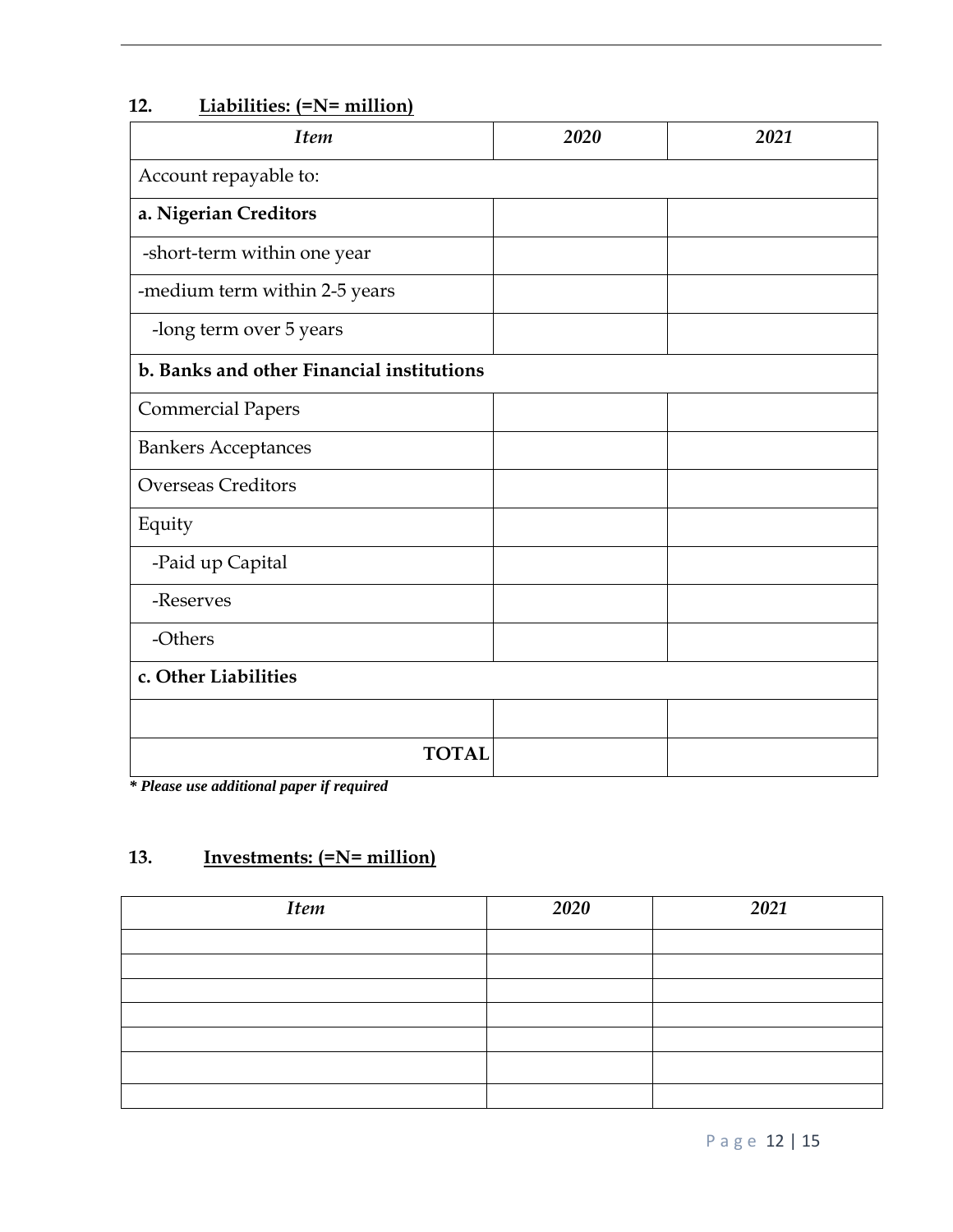| <b>TOTAL</b> |  |
|--------------|--|

### **SECTION G: STAFF PROFILE**

#### **14. Category and Number of Staff:**

| S/N | Category of<br>Staff |          |        | Number of Staff (2021) |        |  |
|-----|----------------------|----------|--------|------------------------|--------|--|
|     |                      | Nigerian |        | Expatriate             |        |  |
|     |                      | Male     | Female | Male                   | Female |  |
| (a) | Managerial           |          |        |                        |        |  |
| (b) | Senior Technical     |          |        |                        |        |  |
| (c) | Junior Technical     |          |        |                        |        |  |
| (d) | Others               |          |        |                        |        |  |
|     | Total                |          |        |                        |        |  |

#### **SECTION J: BUSINESS OUTLOOK QUESTIONS**

#### **15.** *State the problems encountered by your company during the period.*

(i) Give reasons (*use additional papers if required*):

\_\_\_\_\_\_\_\_\_\_\_\_\_\_\_\_\_\_\_\_\_\_\_\_\_\_\_\_\_\_\_\_\_\_\_\_\_\_\_\_\_\_\_\_\_\_\_\_\_\_\_\_\_\_\_\_\_\_\_\_\_\_\_\_\_\_\_\_\_\_\_\_\_\_\_\_\_\_ --------------------------------------------------------------------------------------------------------------------- ---------------------------------------------------------------------------------------------------------------------

\_\_\_\_\_\_\_\_\_\_\_\_\_\_\_\_\_\_\_\_\_\_\_\_\_\_\_\_\_\_\_\_\_\_\_\_\_\_\_\_\_\_\_\_\_\_\_\_\_\_\_\_\_\_\_\_\_\_\_\_\_\_\_\_\_\_\_\_\_\_\_\_\_\_\_\_\_\_

#### **SECTION k: Challenges**

*16. Please indicate the major challenges facing your Organization, Please Select Applicable Options (0 for low and 5 for high)*

|                                                  | Rating |  |  |  |      |    |  |
|--------------------------------------------------|--------|--|--|--|------|----|--|
| <b>Item</b>                                      | Low    |  |  |  | High |    |  |
| 1. Achieving adequate bandwidth                  |        |  |  |  |      | 5  |  |
| 2. Insufficient trunks (E1s/leased lines,<br>etc |        |  |  |  |      | C, |  |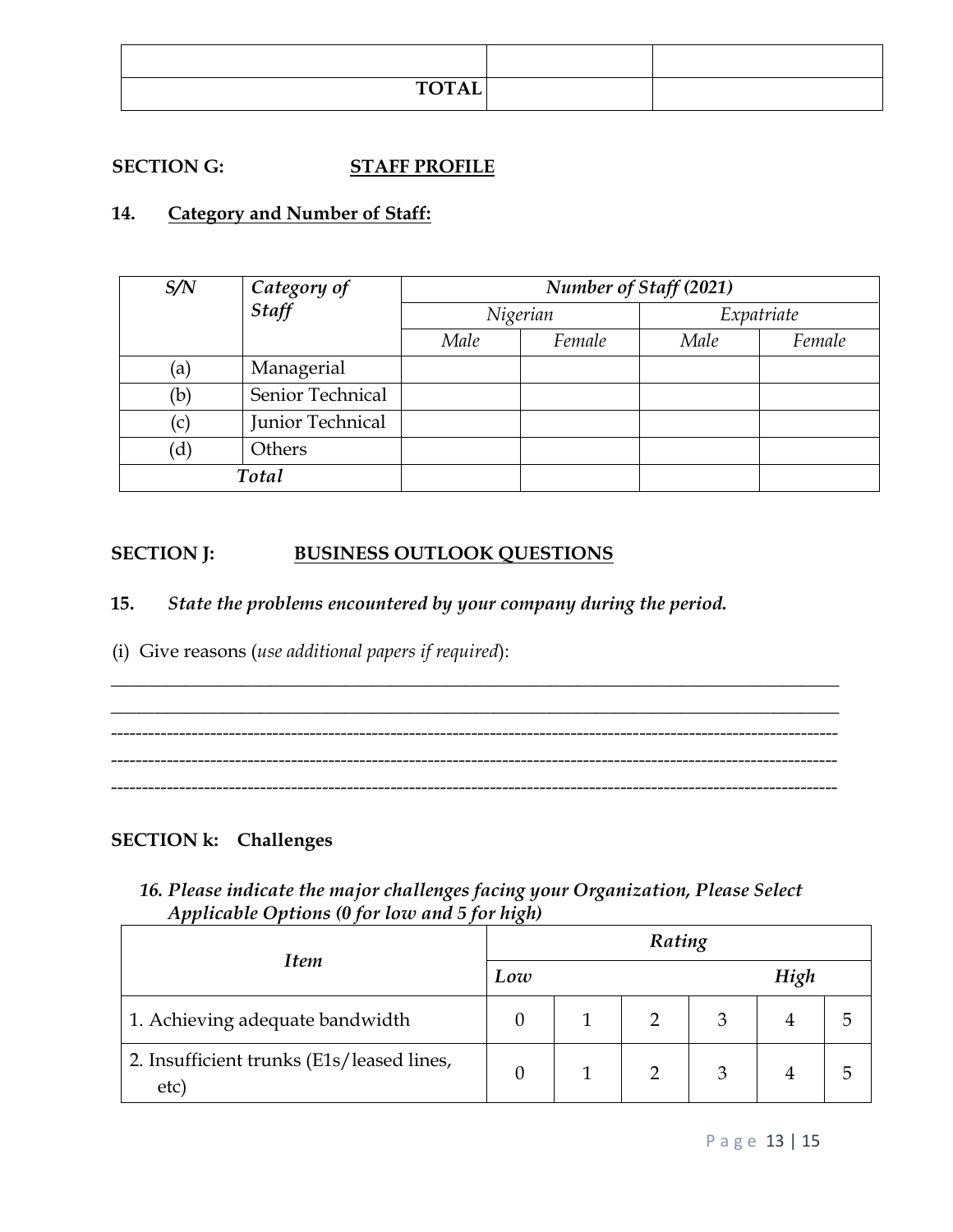| 3. Quality of service                                        | $\theta$         | $\mathbf{1}$ | $\overline{2}$ | 3 | $\overline{4}$ | 5 |
|--------------------------------------------------------------|------------------|--------------|----------------|---|----------------|---|
| 4. Logistics and network operations                          | $\theta$         | $\mathbf{1}$ | $\overline{2}$ | 3 | 4              | 5 |
| 5. Interconnectivity                                         | $\theta$         | $\mathbf{1}$ | $\overline{2}$ | 3 | 4              | 5 |
| 6. Security (Hackers and network abuse)                      | $\theta$         | $\mathbf{1}$ | $\overline{2}$ | 3 | 4              | 5 |
| 7. Access to capital and funding                             | $\overline{0}$   | $\mathbf{1}$ | $\overline{2}$ | 3 | 4              | 5 |
| 8. High cost of funds                                        | $\theta$         | 1            | 2              | 3 | 4              | 5 |
| 9. Staff loyalty and retention                               | $\theta$         | $\mathbf{1}$ | $\overline{2}$ | 3 | 4              | 5 |
| 10. Inadequate skilled manpower                              | $\theta$         | $\mathbf{1}$ | $\overline{2}$ | 3 | 4              | 5 |
| 11. Unfair competition                                       | $\theta$         | $\mathbf{1}$ | $\overline{2}$ | 3 | $\overline{4}$ | 5 |
| 12. Inadequate industry regulation                           | $\theta$         | $\mathbf{1}$ | $\overline{2}$ | 3 | 4              | 5 |
| 13. Low level of patronage                                   | $\theta$         | $\mathbf{1}$ | $\overline{2}$ | 3 | 4              | 5 |
| 14. Customer churn (migration of users to<br>other networks) | $\theta$         | $\mathbf{1}$ | $\overline{2}$ | 3 | 4              | 5 |
| 15. Knowing what Subscribers want                            | $\theta$         | $\mathbf{1}$ | $\overline{2}$ | 3 | $\overline{4}$ | 5 |
| 16. Appropriate pricing of services                          | $\theta$         | $\mathbf{1}$ | $\overline{2}$ | 3 | 4              | 5 |
| 17. User or subscriber ignorance                             | $\boldsymbol{0}$ | $\mathbf{1}$ | $\overline{2}$ | 3 | 4              | 5 |
| 18. Poor national infrastructure (utilities)                 | $\overline{0}$   | $\mathbf{1}$ | $\overline{2}$ | 3 | $\overline{4}$ | 5 |
| 19. Physical security (staff and<br>equipment)               | $\theta$         | 1            | $\overline{2}$ | 3 | 4              | 5 |
| 20. High duty and tariffs on imports                         | $\overline{0}$   | $\mathbf{1}$ | $\overline{2}$ | 3 | $\overline{4}$ | 5 |
| 21. Multiple taxation                                        | $\theta$         | $\mathbf{1}$ | $\overline{2}$ | 3 | $\overline{4}$ | 5 |
| 22. Deregulation and privatization                           | $\theta$         | $\mathbf{1}$ | $\overline{2}$ | 3 | 4              | 5 |
| 23. Multiple regulation                                      | $\theta$         | $\mathbf{1}$ | $\overline{2}$ | 3 | $\overline{4}$ | 5 |
| 24. Disruptive Telecom Services e.g.<br>Whatsapp, Facebook   | $\theta$         | $\mathbf{1}$ | $\overline{2}$ | 3 | 4              | 5 |